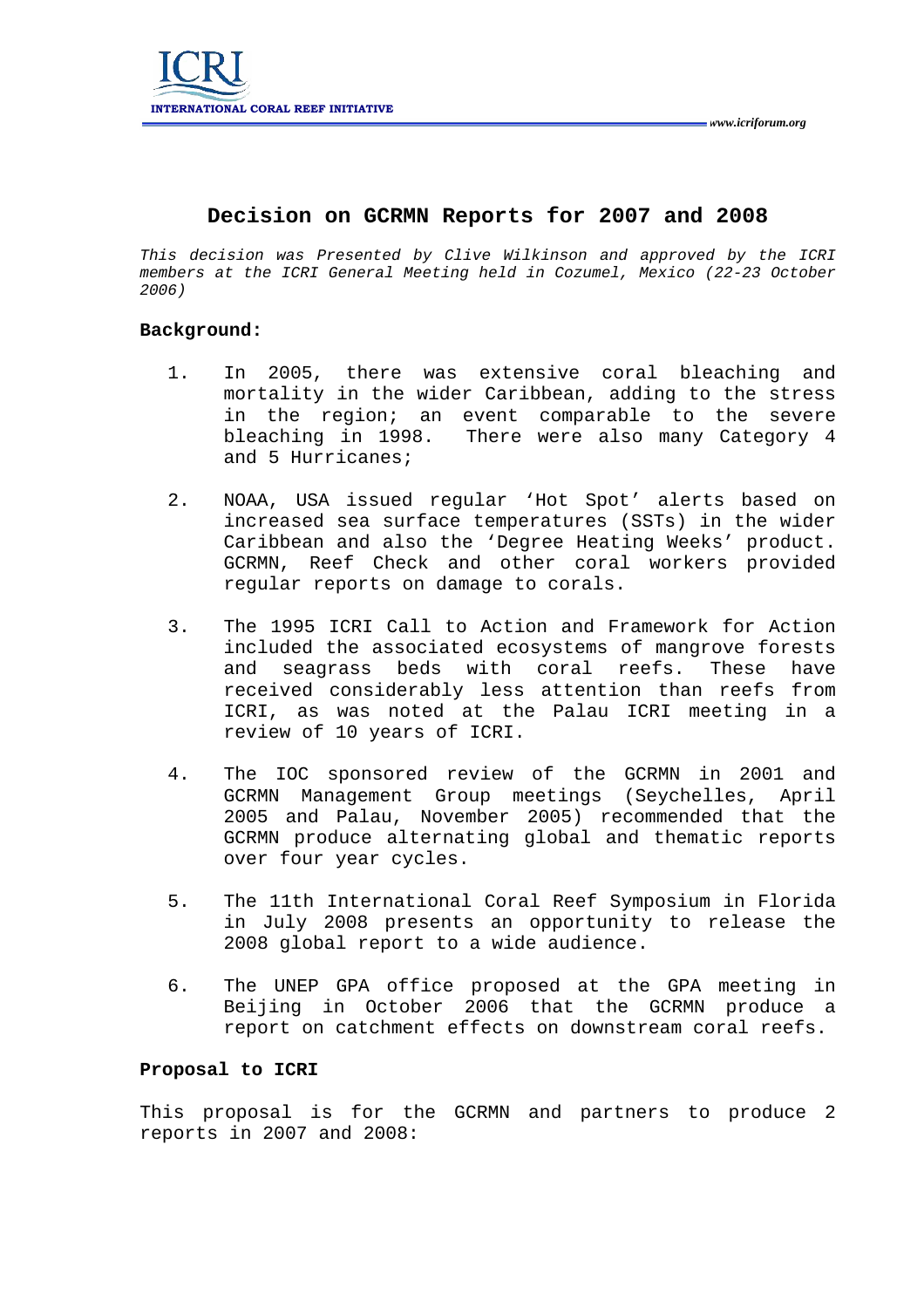- 1. 'Status of Caribbean Coral Reefs after Bleaching and Hurricanes in 2005 (and 2006?). This will be similar to 'Status of Coral Reefs in Tsunami Affected Countries 2005' with explanatory chapters, regional reports of the consequences, and predictions for the future (Appendix 1). The aim is to produce the report in English, Spanish, and possibly French, for release in April-May 2007 with a total budget between \$120,000 and \$160,000 (\$30,000 production; \$6,000 translation; \$60,000 printing in 3 languages; \$7,000 production of CDs and brochures; \$30,000 shipping and launches). If funds are insufficient, the English report could contain large summaries in other languages.
- 2. 'Status of Coral Reefs of the World: 2008'. This will follow a similar format to the global report of 2004, and the plan is to release this at the 11th ICRS in Florida in 2008 (Appendix 2). It is intended that this report will be shorter and include data on the status of mangrove and seagrass resources associated with coral reefs, and cold water corals.
- 3. 'Effective Catchment Management and Coral Reef Conservation: Case Studies on reducing downstream damage to coral reefs and other coastal ecosystems', scheduled for November 2007. This will resemble 'Monitoring Coral Reef Marine Protected Areas' produced released at the World Parks Congress, Durban 2003. The proposed book will contain case studies from around the world and explanatory text on catchment effects and management.

## **Decision Requested from ICRI**

ICRI Partners are requested to:

- 1. Endorse the recommendations of the GCRMN to produce a thematic report in 2007 on coral reef damage in the Caribbean from bleaching and hurricanes in 2005, and include damage to the associated ecosystems;
- 2. Assist the GCRMN and partners Reef Check, NOAA and others to compile information, data and graphic material on the damaging events of 2005, and possibly 2006, including material on mangroves and seagrasses;